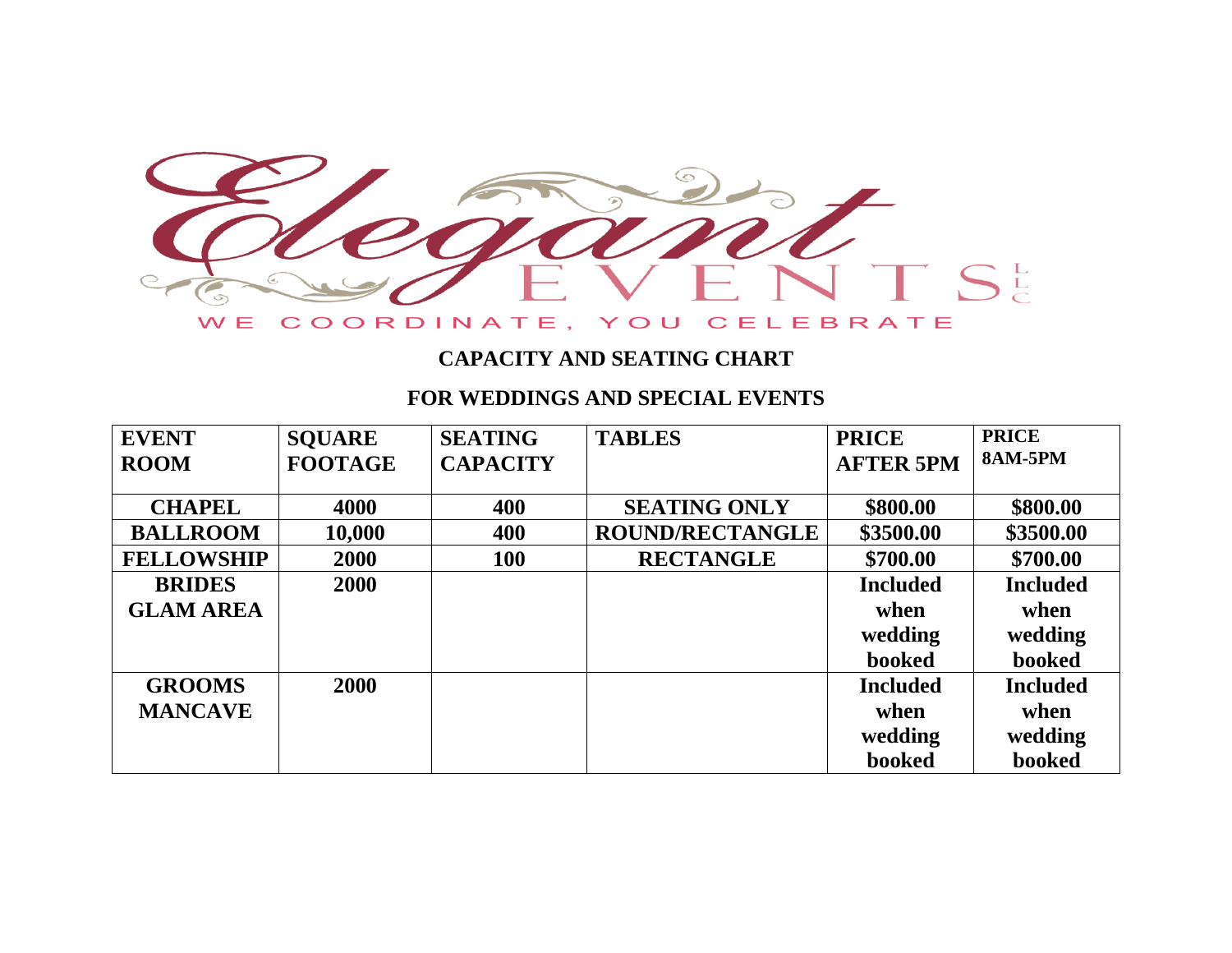# **CAPACITY AND SEATING CHART**

## **Capacity and seating for Funeral/Church services**

| <b>EVENT</b>                      | <b>SOUARE</b>  | <b>SEATING</b>  | <b>TABLES</b>                                                                           | <b>PRICE</b>                                 | <b>PRICE</b>                                        |
|-----------------------------------|----------------|-----------------|-----------------------------------------------------------------------------------------|----------------------------------------------|-----------------------------------------------------|
| <b>ROOM</b>                       | <b>FOOTAGE</b> | <b>CAPACITY</b> |                                                                                         | <b>AFTER 5PM</b>                             | <b>8AM-5PM</b>                                      |
| <b>CHAPEL</b>                     | 4000           | 400             | <b>SEATING ONLY</b>                                                                     | \$600.00                                     | \$600.00                                            |
| <b>BALLROOM</b>                   | 10,000         | 400             | <b>ROUND/RECTANGLE</b><br><b>Seating for 150 any</b><br>over will be additional<br>cost | \$1500.00                                    | \$1500.00                                           |
| <b>FELLOWSHIP</b><br><b>ROOM</b>  | 2000           | 100             | <b>RECTANGLE</b><br>Linens and setup<br>included                                        | \$400.00                                     | \$400.00                                            |
| <b>BRIDES</b><br><b>GLAM AREA</b> | 2000           |                 |                                                                                         | <b>Included</b><br>when<br>wedding<br>booked | <b>Included</b><br>when<br>wedding<br><b>booked</b> |
| <b>GROOMS</b><br><b>MANCAVE</b>   | 2000           |                 |                                                                                         | <b>Included</b><br>when<br>wedding<br>booked | <b>Included</b><br>when<br>wedding<br>booked        |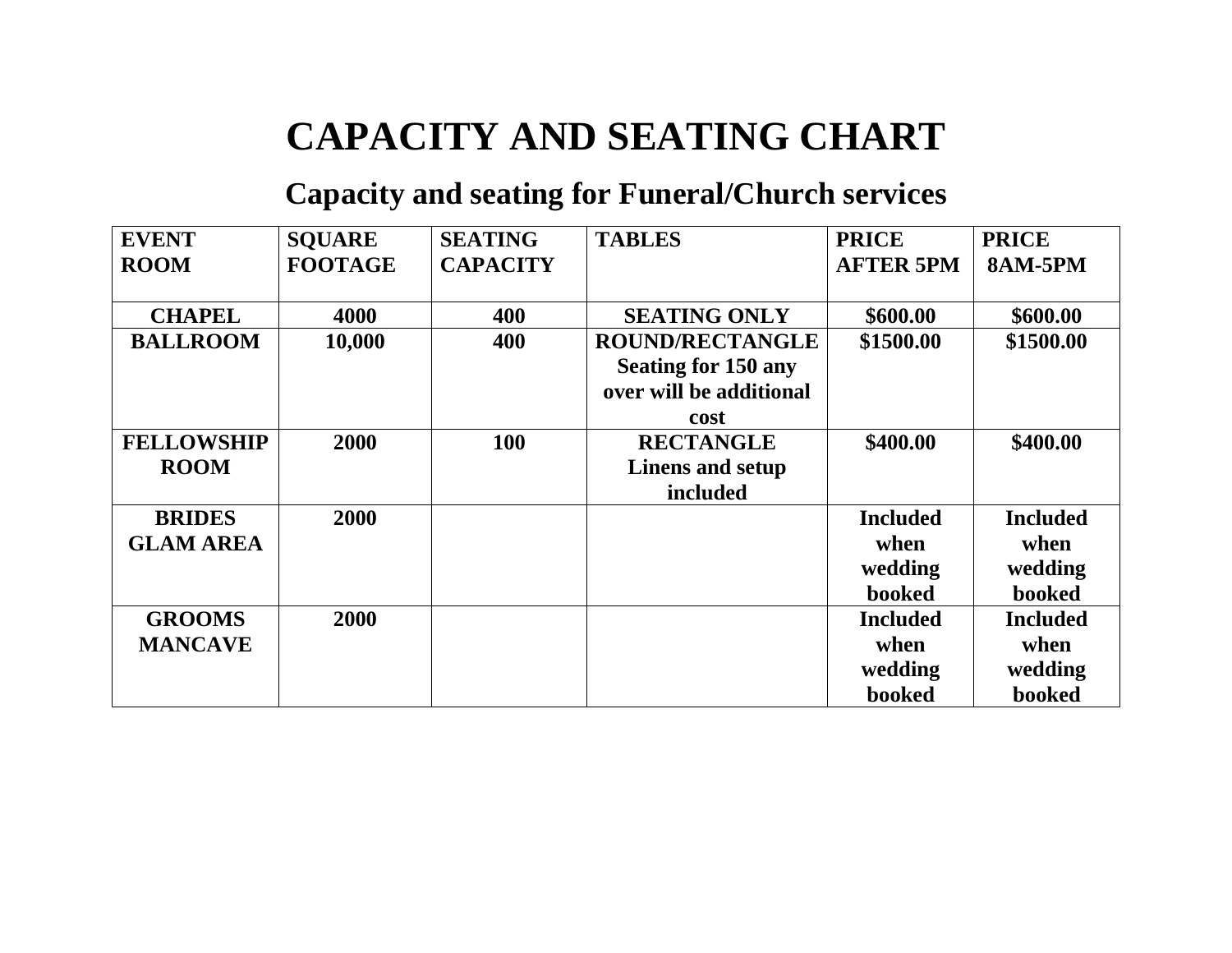#### **All rooms include:**

**White Chiavari Chairs, tables and buffet tables (the number of tables included is based on the number of people agreed upon. The table styles will vary based on the event type and the room chosen. These prices are for venue space only décor and cost will be determined upon booking the space.**

#### **Additional Items**

**There are additional items that can be rented in house including, Chiavari chairs, various linens and sashes, chair covers, vases, dinnerware, glassware, etc. After booking for your event you can discuss what items you may want to add to your event package. All setups are done by Elegant Events.**

#### **Bar Services**

**NO OUTSIDE ALCOHOL allowed, all alcoholic beverages must be purchased from Elegant Events Wedding and Event Planning as we are licensed and governed by the Alabama ABC Board rules and regulations. \$500 Bar setup Fee (includes one bartender and 1 security guard for 4 hours; we require 1 bartender and 1 guard per 75 guest). Security is required whether alcohols is served or not.**

**OPEN:** No monetary limit. All bar options are available and paid by client at the end of event.

**OPEN CAPPED:** Set monetary limit determined and paid prior by client in contract. Once limit is reached, client can decide to increase amount or switch to cash/credit bar \$2,000 minimum. Beer/Wine only bar \$1,000 minimum.

**CASH BAR:** Each guest is responsible for cash/credit payment at time of service for all beverages.